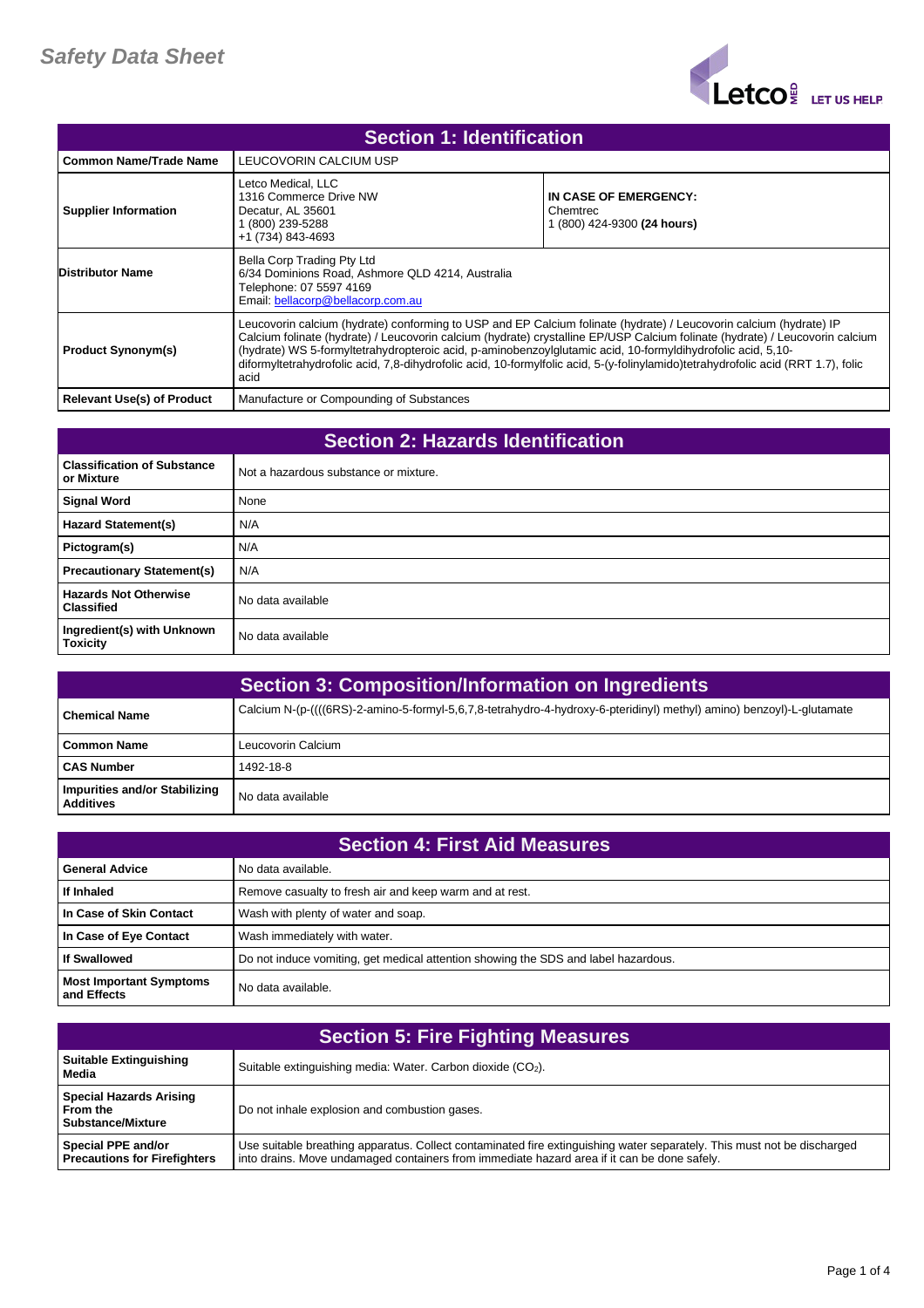| Section 6: Accidental Release Measures                                                         |                                                                                                                                                                                                                                                                                                                               |
|------------------------------------------------------------------------------------------------|-------------------------------------------------------------------------------------------------------------------------------------------------------------------------------------------------------------------------------------------------------------------------------------------------------------------------------|
| <b>Personal Precautions,</b><br><b>Protective Equipment and</b><br><b>Emergency Procedures</b> | Wear personal protection equipment. Remove persons to safety. See protective measures under point 7 and 8.                                                                                                                                                                                                                    |
| <b>Methods and Materials</b><br><b>Used for Containment</b>                                    | Do not allow to enter into soil/subsoil. Do not allow to enter into surface water or drains. Retain contaminated washing water<br>and dispose it. In case of gas escape or of entry into waterways, soil or drains, inform the responsible authorities. Suitable<br>material for taking up: absorbing material, organic, sand |
| <b>Cleanup Procedures</b>                                                                      | Suitable material for taking up: absorbing material, organic, sand Wash with plenty of water.                                                                                                                                                                                                                                 |

| <b>Section 7: Handling and Storage</b>  |                                                                                                                                                                                                                                                                                                                                                                                                                           |
|-----------------------------------------|---------------------------------------------------------------------------------------------------------------------------------------------------------------------------------------------------------------------------------------------------------------------------------------------------------------------------------------------------------------------------------------------------------------------------|
| Precautions for Safe<br><b>Handling</b> | Avoid contact with skin and eyes, inhalation of vapours and mists. Don't use empty container before they have been<br>cleaned. Before making transfer operations, assure that there aren't any incompatible material residuals in the containers.<br>Contaminated clothing should be changed before entering eating areas. Do not eat or drink while working. See also<br>section 8 for recommended protective equipment. |
| <b>Conditions for Safe Storage</b>      | Store at up to 25°C in an airtight container. Do not freeze. Being a hygroscopic material, store in an airtight container.<br>Incompatible materials: Avoid strong oxidizing agents. Instructions as regards storage premises:                                                                                                                                                                                            |

| <b>Section 8: Exposure Controls/Personal Protection</b>                 |                                                                             |
|-------------------------------------------------------------------------|-----------------------------------------------------------------------------|
| <b>Components with</b><br><b>Workplace Control</b><br><b>Parameters</b> | IOEL, 124000 ug/m <sup>3</sup> Long Term, Note: Category 2 SafeBridge       |
| <b>Appropriate Engineering</b><br><b>Controls</b>                       | Ensure proper ventilation. Use appropriate PPE as included in this section. |
| <b>PPE - Eye/Face Protection</b>                                        | Wear protective eyeglasses (EN166).                                         |
| <b>PPE - Skin Protection</b>                                            | Not needed for normal use.                                                  |
| <b>PPE - Body Protection</b>                                            | Overall                                                                     |
| <b>PPE - Respiratory</b><br><b>Protection</b>                           | Dust mask.                                                                  |

| <b>Section 9: Physical and Chemical Properties</b>       |                                           |
|----------------------------------------------------------|-------------------------------------------|
| Appearance                                               | Yellowish powder.                         |
| <b>Upper/Lower Flammability</b><br>or Explosive Limits   | N/A                                       |
| Odor                                                     | odorless                                  |
| <b>Vapor Pressure</b>                                    | N/A                                       |
| <b>Odor Threshold</b>                                    | N/A                                       |
| <b>Vapor Density</b>                                     | N/A                                       |
| pH                                                       | 7.40                                      |
| <b>Relative Density</b>                                  | N/A                                       |
| <b>Melting Point/Freezing</b><br>Point                   | N/A                                       |
| <b>Solubility</b>                                        | Solubility in water: Soluble 5 g/L (25°C) |
| <b>Initial Boiling Point and</b><br><b>Boiling Range</b> | N/A                                       |
| <b>Flash Point</b>                                       | N/A                                       |
| <b>Evaporation Rate</b>                                  | N/A                                       |
| <b>Flammability (Solid, Gas)</b>                         | N/A                                       |
| <b>Partition Coefficient</b>                             | N/A                                       |
| <b>Auto-Ignition Temperature</b>                         | N/A                                       |
| Decomposition<br>Temperature                             | 240.00°C                                  |
| <b>Viscosity</b>                                         | N/A                                       |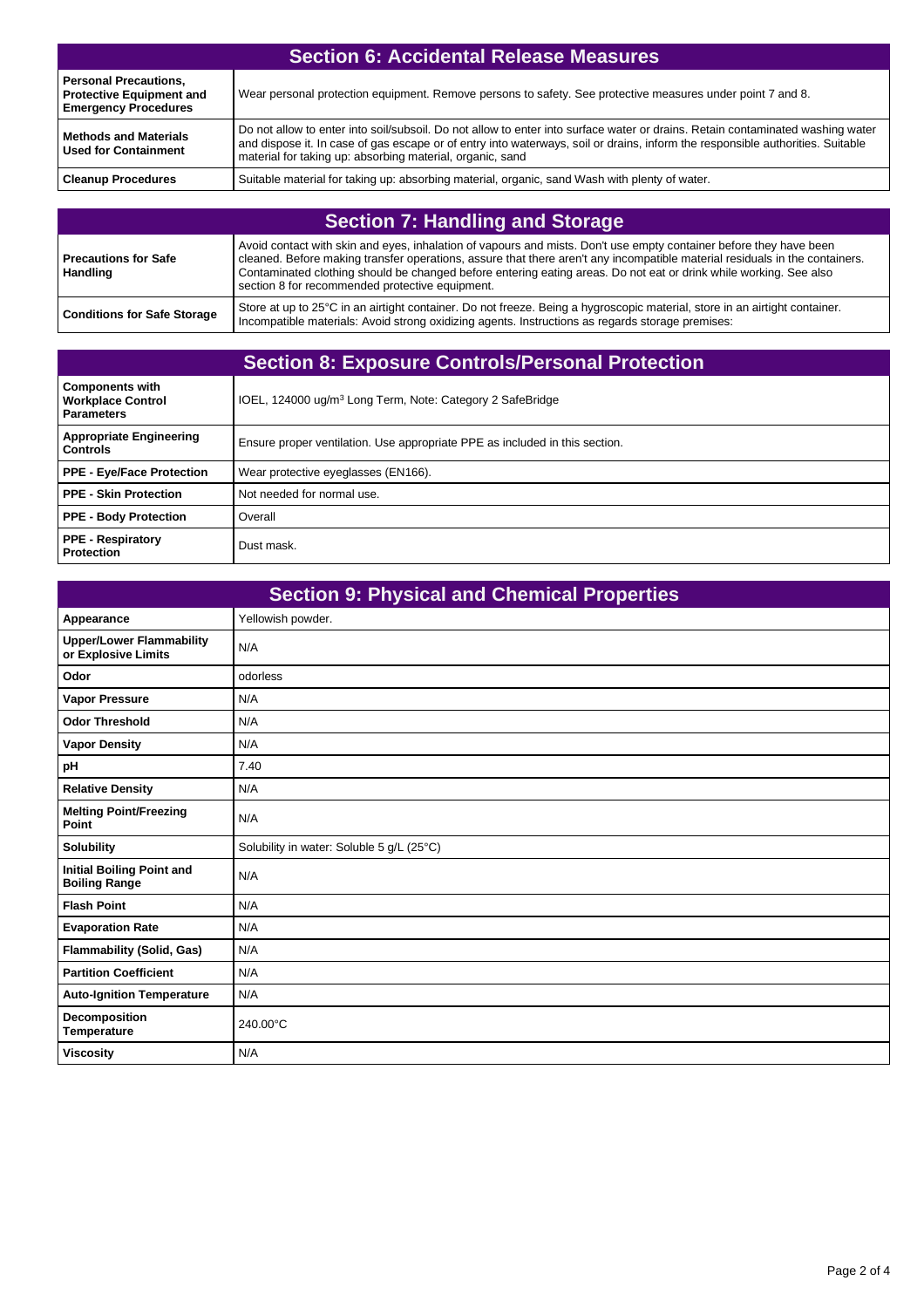| <b>Section 10: Stability and Reactivity</b>         |                                                                                          |
|-----------------------------------------------------|------------------------------------------------------------------------------------------|
| <b>Reactivity</b>                                   | React with oxidising agents                                                              |
| <b>Chemical Stability</b>                           | Stable under normal conditions.                                                          |
| <b>Possibility of Hazardous</b><br><b>Reactions</b> | None.                                                                                    |
| <b>Conditions to Avoid</b>                          | Light and air.                                                                           |
| <b>Incompatible Materials</b>                       | Avoid strong oxidizing agents                                                            |
| <b>Hazardous Decomposition</b><br><b>Products</b>   | Hazardous decomposition products are carbon monoxide, carbon dioxide and nitrogen oxide. |

| <b>Section 11: Toxicological Information</b>                                  |                                                                                                                                                                              |  |
|-------------------------------------------------------------------------------|------------------------------------------------------------------------------------------------------------------------------------------------------------------------------|--|
| <b>Acute Toxicity - LD50 Oral</b>                                             | LD50 Oral Rat > 8,00000 g/kg - iv iv LD50 Oral Mouse > 7,00000 g/kg - iv iv                                                                                                  |  |
| <b>Acute Toxicity - Inhalation</b>                                            | No data available                                                                                                                                                            |  |
| <b>Acute Toxicity - Dermal</b>                                                | No data available                                                                                                                                                            |  |
| <b>Acute Toxicity - Eye</b>                                                   | No data available. May cause mechanical irritation to the eyes                                                                                                               |  |
| <b>Skin Corrosion/Irritation</b>                                              | No data available                                                                                                                                                            |  |
| <b>Serious Eye</b><br>Damage/Irritation                                       | May cause mechanical irritation to the eyes                                                                                                                                  |  |
| <b>Respiratory or Skin</b><br><b>Sensitization</b>                            | May cause mild respiratory tract irritation due to dust.                                                                                                                     |  |
| <b>Germ Cell Mutagenicity</b>                                                 | Mutagenesis Generic Bacteria - No data available for the product                                                                                                             |  |
| <b>Carcinogenicity IARC</b>                                                   | Carcinogenicity - Long term studies have not been conducted to evaluate the carcinogenic potential. The substance has<br>not been listed as carcinogen by NTP, IARC or OSHA. |  |
| <b>Carcinogenicity ACGIH</b>                                                  | No data available                                                                                                                                                            |  |
| <b>Carcinogenicity NTP</b>                                                    | Carcinogenicity - Long term studies have not been conducted to evaluate the carcinogenic potential. The substance has<br>not been listed as carcinogen by NTP, IARC or OSHA. |  |
| <b>Carcinogenicity OSHA</b>                                                   | Carcinogenicity - Long term studies have not been conducted to evaluate the carcinogenic potential. The substance has<br>not been listed as carcinogen by NTP, IARC or OSHA. |  |
| <b>Reproductive Toxicity</b>                                                  | Reproductive Toxicity - No data available for the product                                                                                                                    |  |
| <b>Specific Target Organ</b><br><b>Toxicity - Single Exposure</b>             | No data available.                                                                                                                                                           |  |
| <b>Specific Target Organ</b><br><b>Toxicity - Repeated</b><br><b>Exposure</b> | No data available.                                                                                                                                                           |  |
| <b>Aspiration Hazard</b>                                                      | No data available.                                                                                                                                                           |  |

| <b>Section 12: Ecological Information</b> |                                                                                                                                                                                         |
|-------------------------------------------|-----------------------------------------------------------------------------------------------------------------------------------------------------------------------------------------|
| <b>Toxicity</b>                           | Adopt good working practices, so that the product is not released into the environment. Eco-Toxicological Information: Not<br>expected to be harmful to aquatic plants and animal life. |
| <b>Persistence and</b><br>Degradability   | No persisting influence on the environment to be expected.                                                                                                                              |
| <b>Bio-accumulative Potential</b>         | Not bio-accumulative                                                                                                                                                                    |
| <b>Mobility in Soil</b>                   | Not mobile. Low mobility in the ground.                                                                                                                                                 |
| <b>Other Adverse Effects</b>              | Results of PBT and vPvB assessment: No PBT Ingredients are present.                                                                                                                     |

| <b>Section 13: Disposal Considerations</b>              |                                                                                                      |  |
|---------------------------------------------------------|------------------------------------------------------------------------------------------------------|--|
| <b>Waste Treatment Methods</b><br>Product               | Recover if possible. In so doing, comply with the local and national regulations currently in force. |  |
| <b>Waste Treatment Methods</b><br>Packaging             | No data available.                                                                                   |  |
| <b>Special Precautions Landfill</b><br>or Incinerations | No data available                                                                                    |  |
| <b>Other Information</b>                                | No data available                                                                                    |  |

| Section 14: Transport Information |                     |
|-----------------------------------|---------------------|
| <b>UN Number</b>                  | Not dangerous goods |
| <b>UN Proper Shipping Name</b>    | N/A                 |
| <b>Transport Hazard Class(es)</b> | I N/A               |
| <b>Packaging Group</b>            | N/A                 |
| l Environmental Hazards           | N/A                 |